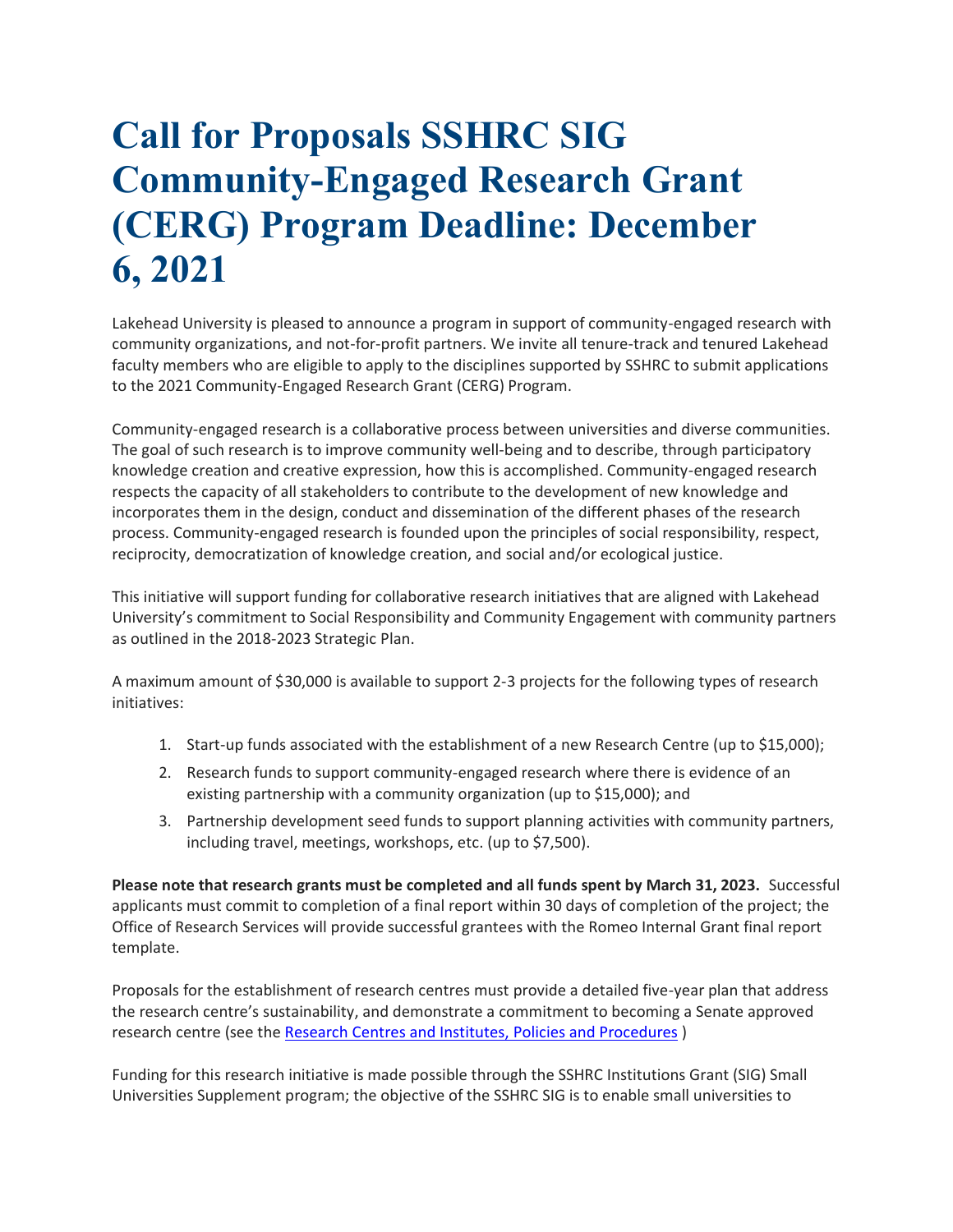develop and strengthen focused research capacity in the social sciences and humanities. Proposals must demonstrate how this funding will lead to a successful and competitive external SSHRC application within one year following the end of the grant.

Research Centres/Institutes and researchers funded previously through the SSHRC Aid to Small Universities Grant or IRCD program are encouraged to apply as long as they have completed the previous project, continue to meet the eligibility criteria, and provide a performance activity report outlining results and outcomes achieved with the previous grant.

**Eligibility:** Tenure-track, tenured or 3-year LTAs are eligible to apply for this program. Lakehead University Research Centres and Institutes are also encouraged to apply. Community partners may include, but not be limited to: Indigenous communities, not-for-profit organizations, grassroots organizations, municipal departments, and health agencies. Government agencies and other postsecondary institutions are not eligible as partners.

**Application Process:** Applications must be submitted through the Romeo Research Portal **no later than December 6, 2021**. Appendix A provides a description of the information that will be required in the Romeo application.

**Selection Process:** An internal peer-review committee will be established to evaluate and rank proposals; the committee will include a community organization representative. The committee will rank and make a final recommendation of the projects to be supported through the program to the Vice-President, Research and Innovation.

## **Evaluation Criteria**

## **Challenge**—**The aim and importance of the project (60%):**

- strategic value of the chosen research development area to the partner, and clarity of alignment between the proposed research and Lakehead's 2018-2023 Strategic Plan;
- evidence that communities/organizations are/will be genuine partners in the initiative;
- expected contribution to knowledge;
- appropriateness of the research methods/approach; and
- potential influence and impact within and/or beyond the social sciences and humanities research community.

#### **Feasibility—the plan to achieve inclusive research excellence (20%):**

- probability of effective and timely attainment of an increase in research capacity at Lakehead University and within community organizations;
- quality of the proposed community-engagement plan;
- appropriateness of the requested budget and justification of proposed costs; and
- an indication of financial and in-kind contributions from community partners and other sources, as appropriate.